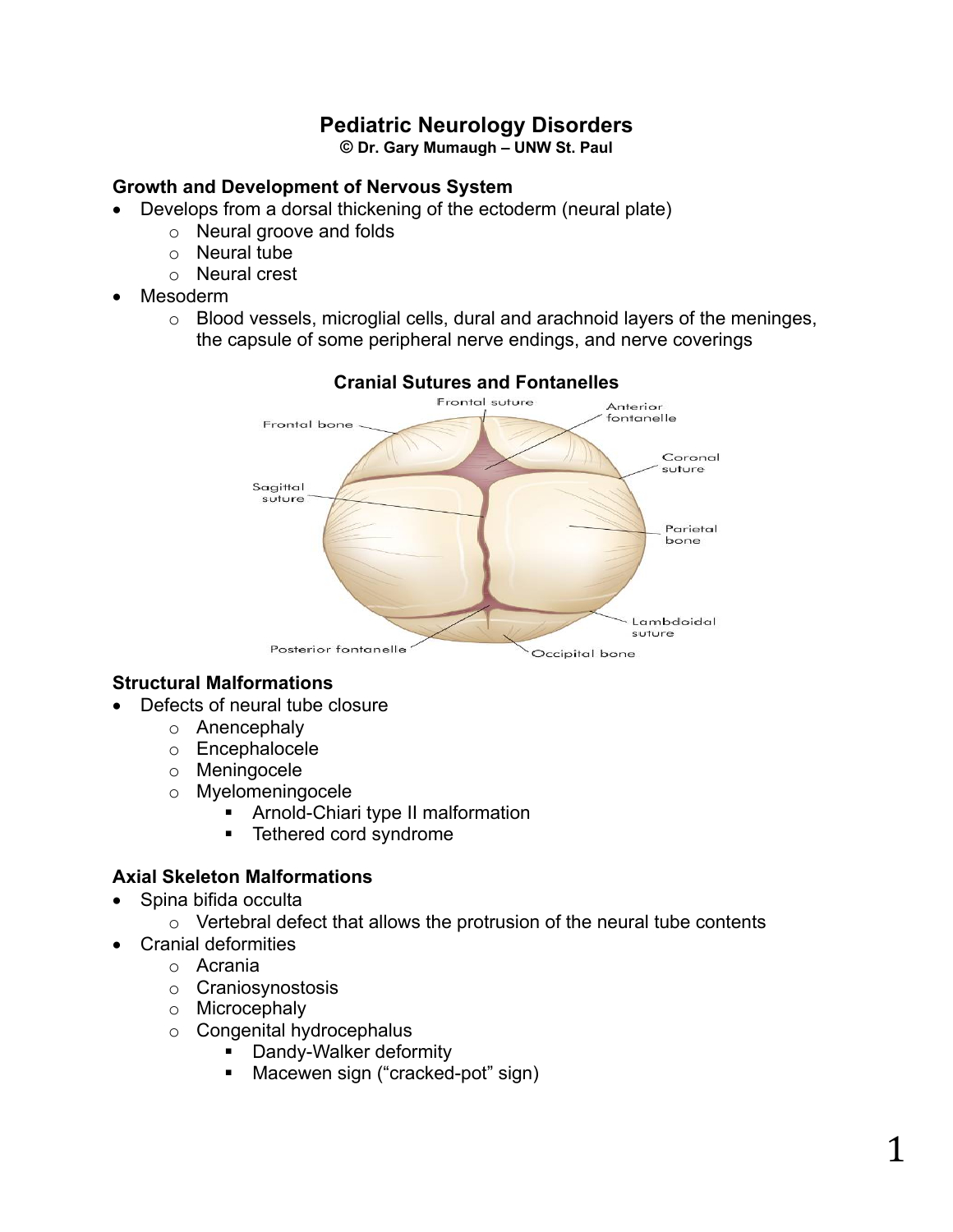

NORMAL SKULL



MICROCEPHALY AND CRANIOSTENOSIS



SCAPHOCEPHALY OR DOLICHOCEPHALY<br>**Childhood Brain Tumors** 

- Brain tumors
	- o Medulloblastoma
	- o Ependymoma
	- o Cerebellar astrocytoma
	- o Brain stem glioma
		- § Craniopharyngioma
	- o Optic glioma
- Other Childhood Tumors
	- o Embryonal tumors
		- § Neuroblastoma
		- Retinoblastoma Inherited, Acquired





BRACHYCEPHALY





OXYCEPHALY OR ACROCEPHALY





**PLAGIOCEPHALY**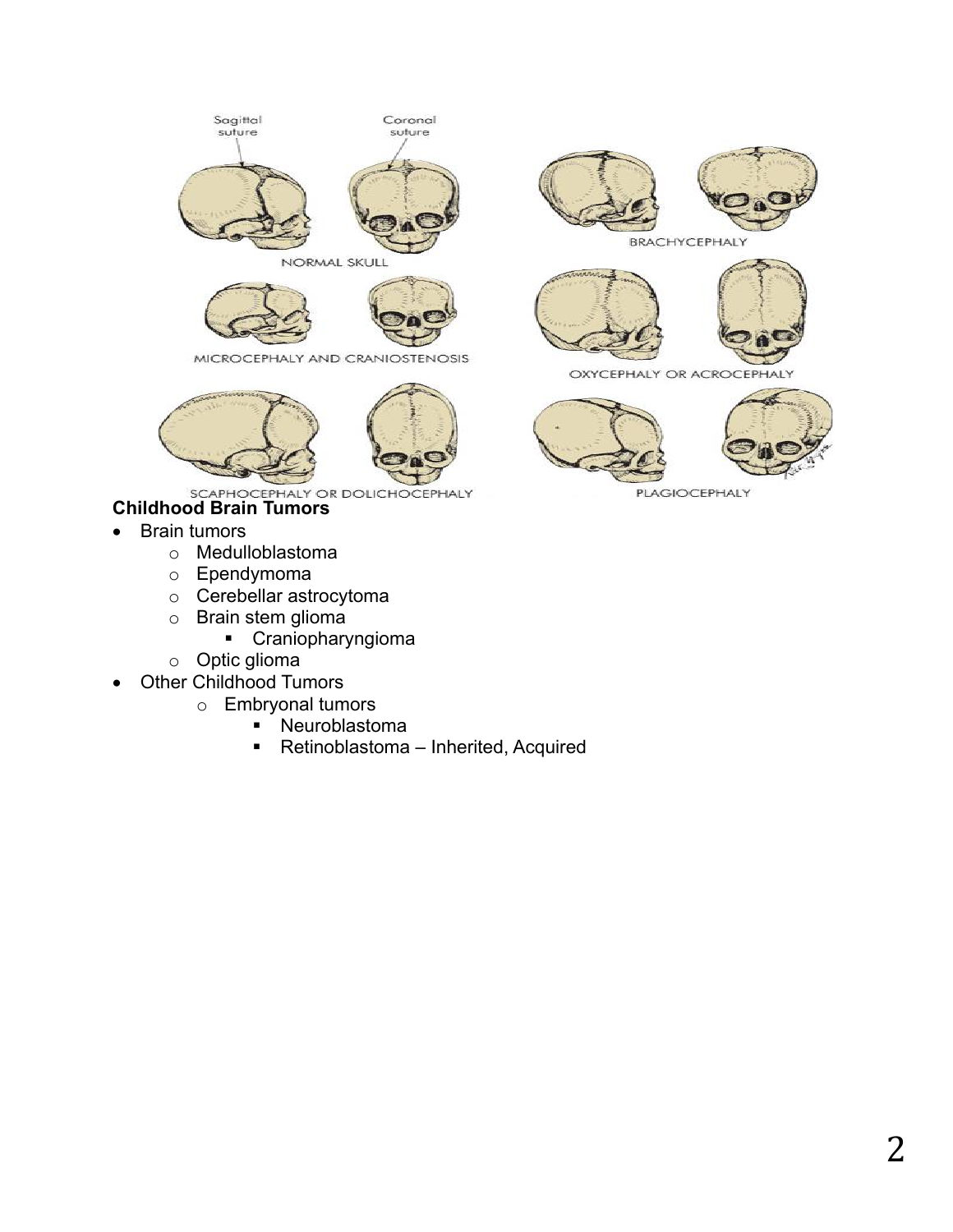#### Craniopharyngiomas

- . Located adjacent to the sella turcica (structure containing the pituitary gland), often considered to lie supratentorial
- . Considered to have benign properties but is life threatening because of its location near vital structures
- 4.9% of brain tumors in children



Increased Intracranial Pressure (IICP)

- What is it?
	- $\circ$  Increased ICP results from a disturbance in the auto-regulation of the pressure exerted by the blood, brain, cerebrospinal fluid, and other spaceoccupying fluid/mass within the central nervous system.
	- o Increased ICP is defined as pressure sustained at 20 mm Hg or higher.
- Causes of IICP
	- o Overproduction or malabsorption of CSF
	- $\circ$  Space occupying lesion tumor, hematoma
	- o Head Trauma
	- o Infection
- Clinical Manifestations: Infant
	- o Irritability and restlessness; high-pitched cry
	- o Full to bulging fontanels; Increase in FOC
	- o Poor feeding, poor sucking
	- o Prominence of frontal portion of the skull with distension of superficial scalp veins
	- o Nuchal rigidity
	- o Nonreactive; unequal pupils
	- o Seizures (late sign)
- Clinical Manifestations: Child
	- o Headache
	- o Visual disturbances diplopia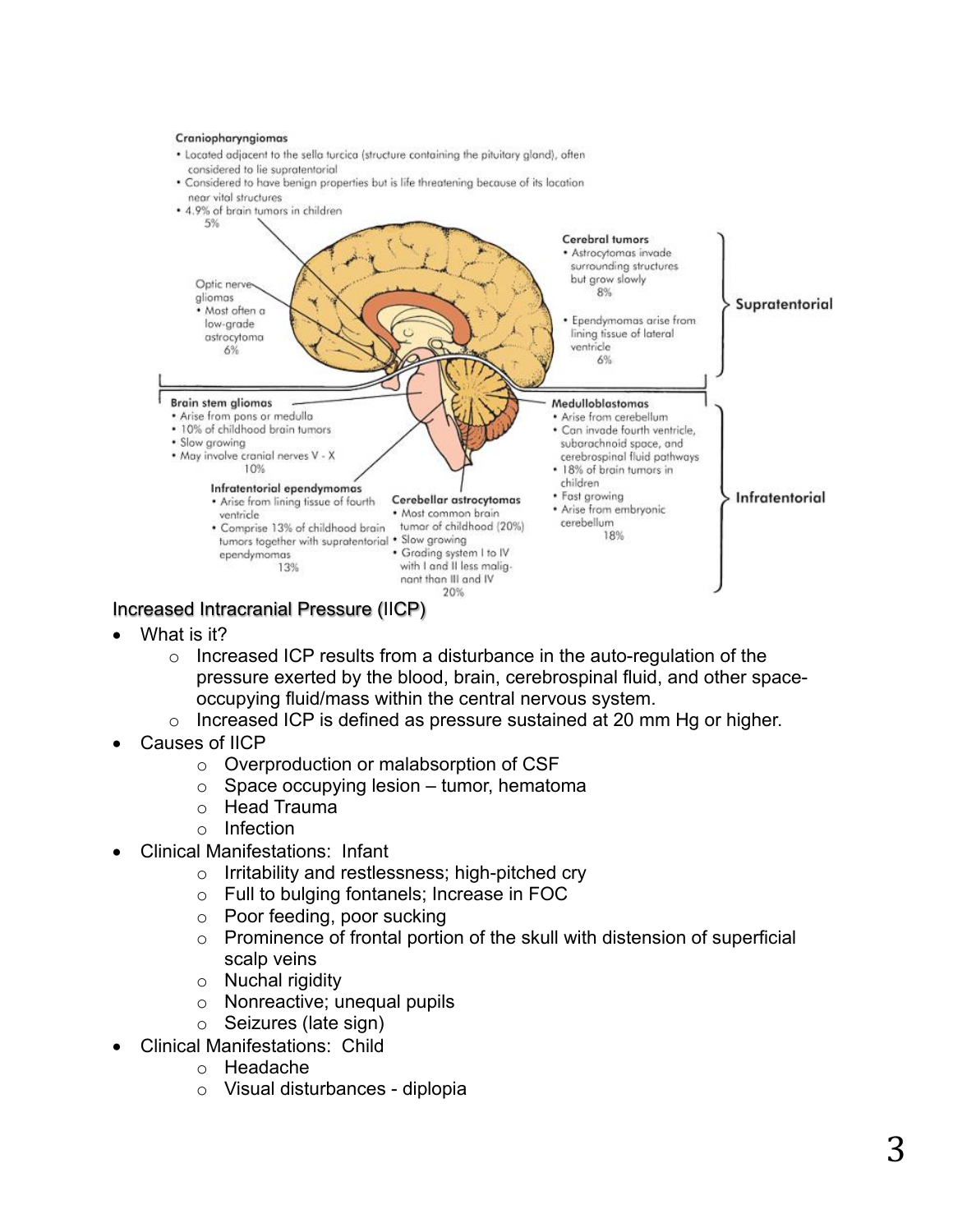- o Nausea and Vomiting
- o Dizziness or vertigo
- o Irritability, lethargy, mood swings
- o Ataxia, lower extremity spasticity
- o Nuchal rigidity
- o Deterioration in school performance, or cognitive ability
- o Widened pulse pressure
- o Bradycardia
- o Irregular respirations
- o Abnormal Posturing
	- Decorticate (rigid flexion-upper arms extension of legs)
	- Decerebrate (rigid extension- arms with internal rotation of arm and wrists)
- Diagnosis
- Blood studies
- CT or MRI
- EEG





• Lumbar puncture – may or may not be done - Why?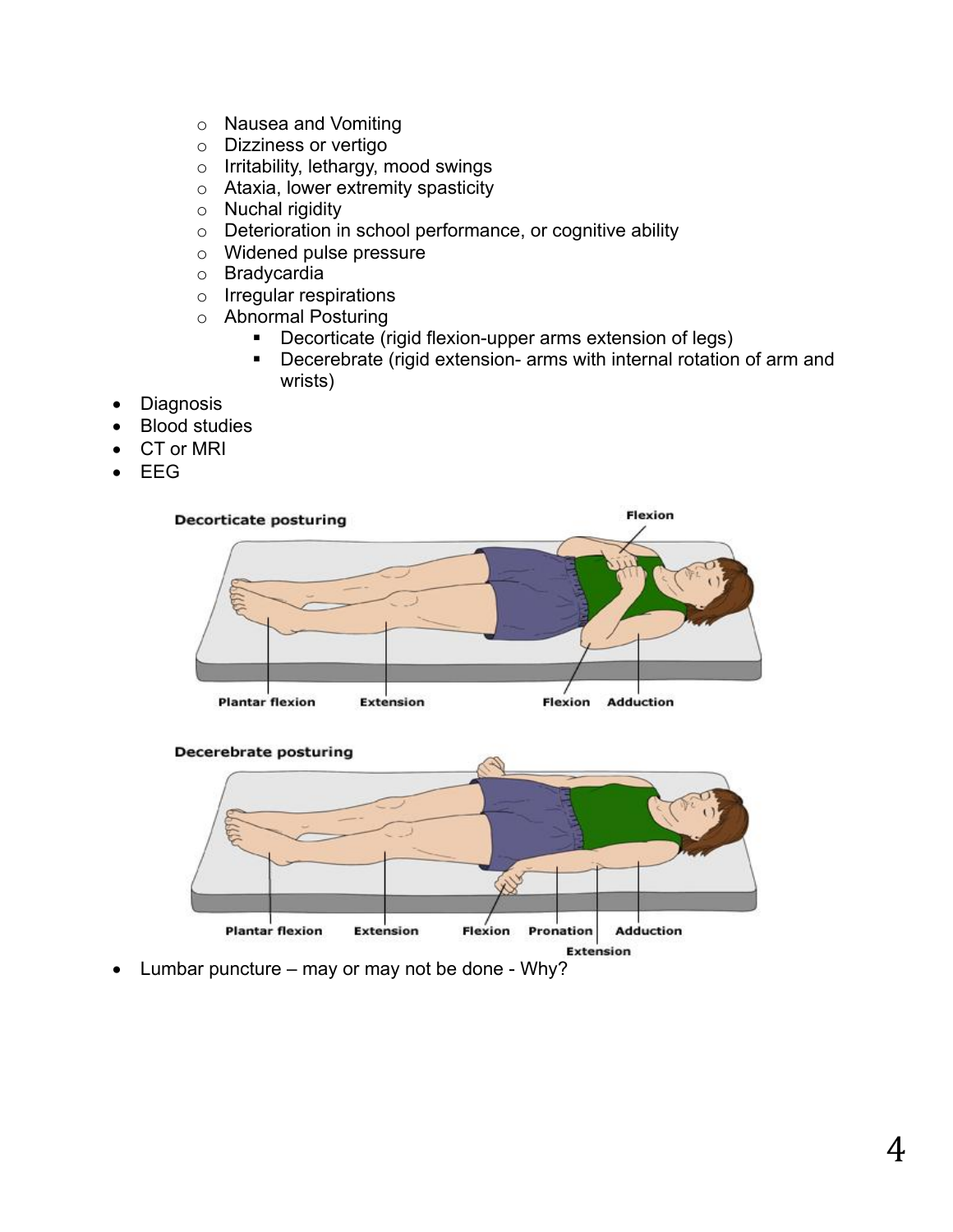

# **Spina Bifida, Meningocele, Menengomyelocele**

- Spina Bifida
- Meningocele:
- Myelomeningocele:
- What nutritional supplement is encouraged for women during childbearing age?
- Clinical Manifestations
	- o Visualization of the defect
	- o Motor sensory, reflex and sphincter abnormalities
	- o Flaccid paralysis of legs- absent sensation and reflexes, or spasticity
	- o Malformation
	- o Abnormalities in bladder and bowel function
- Diagnostic Tests
	- o Prenatal detection
		- **■** Ultrasound, Alpha-fetoprotein
	- o Following Birth
		- NB assessment, X-ray of spine, X-ray of skull

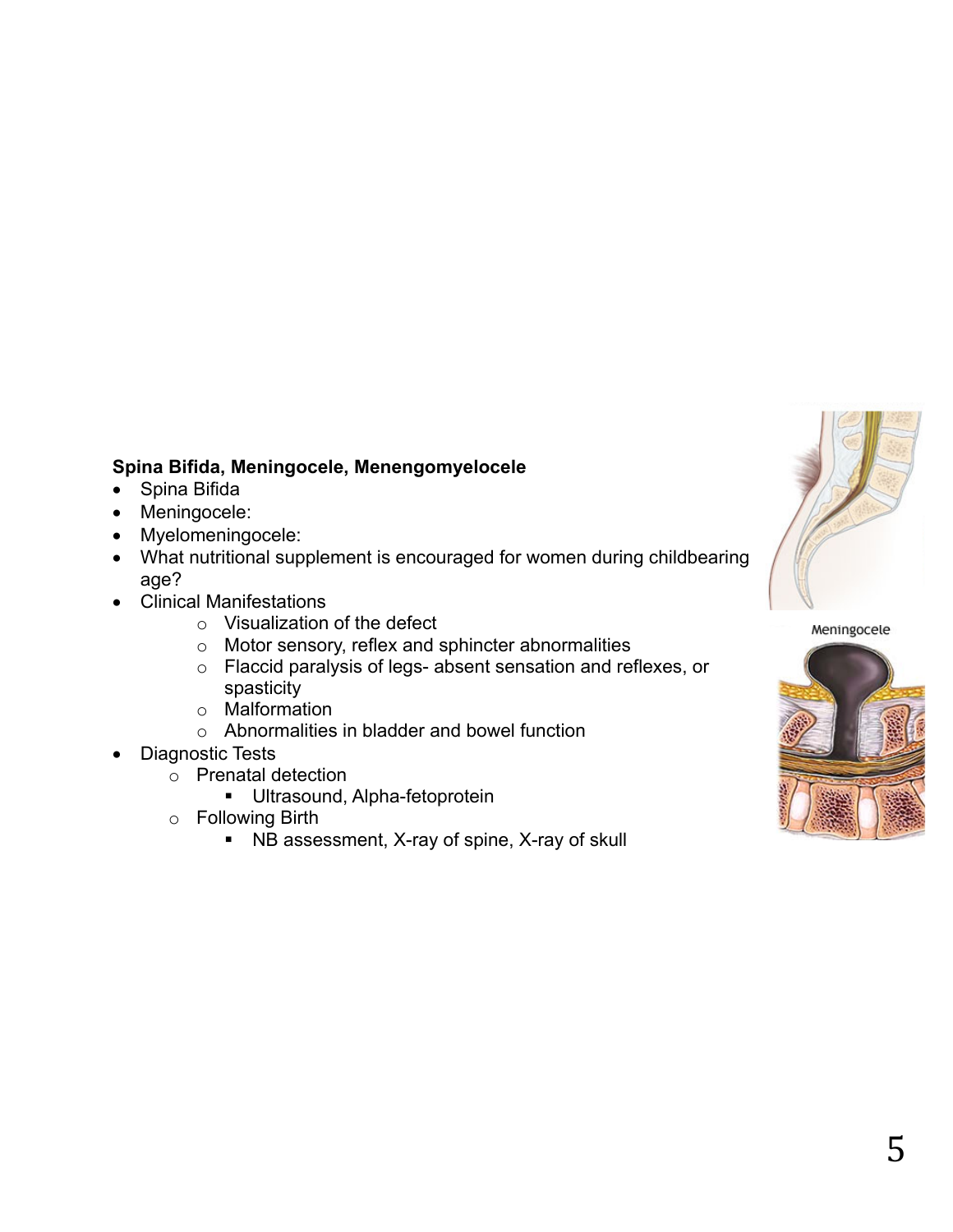#### Meningomyelocele



Spina bifida occulta

### **Hydrocephalus**

- Etiology and Pathophysiology
	- o Imbalance between the production and absorption of cerebral spinal fluid causing accumulation of fluid in the ventricles



**Brain with** Menings normal ventricles **Brain with** enlarged ventricles





- Clinical Manifestations Infants
	- o Increase in FOC
	- o Frontal enlargement or bossing
	- o Head larger than face
	- o Translucent skin
	- o Wide palpable suture lines
	- o Bulging Fontanels
	- o Eyes -wide bridge between
	- o Behavior changes
- Clinical Manifestations Children
	- o Depressed eyes; strabismus
	- o "Setting Sun" Eyes
	- o Pupils sluggish, with unequal response to light
	- o Headache with nausea and vomiting that may be projectile
	- o S & S of IICP

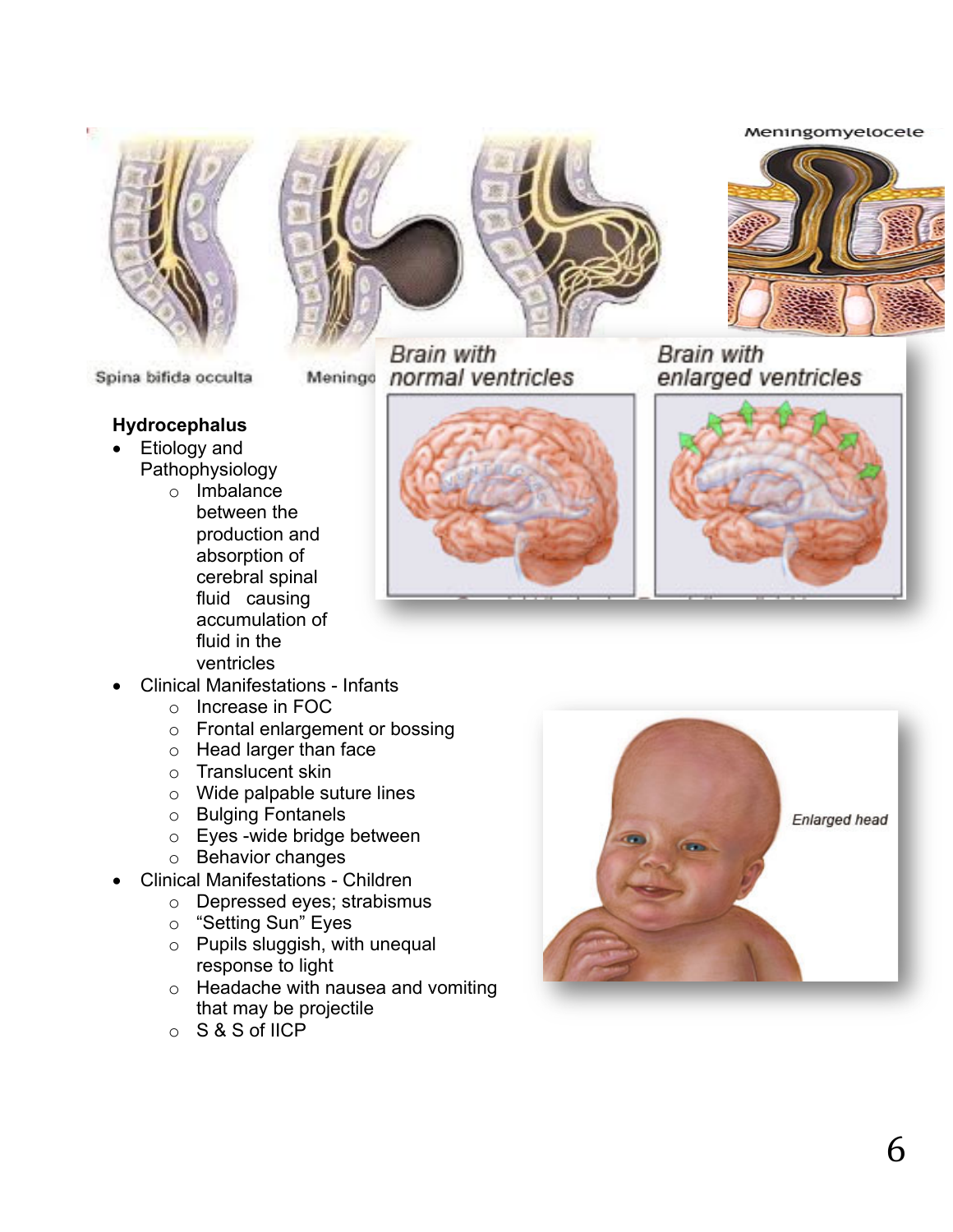- Diagnostic Tests
	- o MRI/ CT scan
	- o Skull X-ray
	- o FOC
	- o Transillumination
	- o \*\*lumbar puncture very dangerous and usually NOT done
- Goal of treatment
	- o Prevent further CSF accumulation
	- o Reduce disability and death
	- o Bypass the blockage and drain the fluid from the ventricles to an area where it may be reabsorbed into the circulation

Ventriculoperitoneal Shunt Placement



obstruction by shunting the fluid to another point of absorption – Atrioventricular, Ventricular peritoneal

# n

- Surgical Interventions
- o Ventricular endoscopy or laser
- o Shunting to bypass the point of



**#ADAM** 

# **Cerebral Palsy (CP)**

- What is it associated with?
	- o Preterm
	- o Birth asphyxia
	- o Low Apgar
	- o Poor feeder
	- o Weak cry as a newborn
	- o Shaken baby syndrome
	- $\circ$  Intrauterine anoxia placental perfusion decreased
- Assessment
	- o Determining diagnosis or extent of involvement in an infant can be difficult may be recognizable - only when child is older and attempts more complex motor skills, such as walking
	- $\circ$  Jittery (easily startled)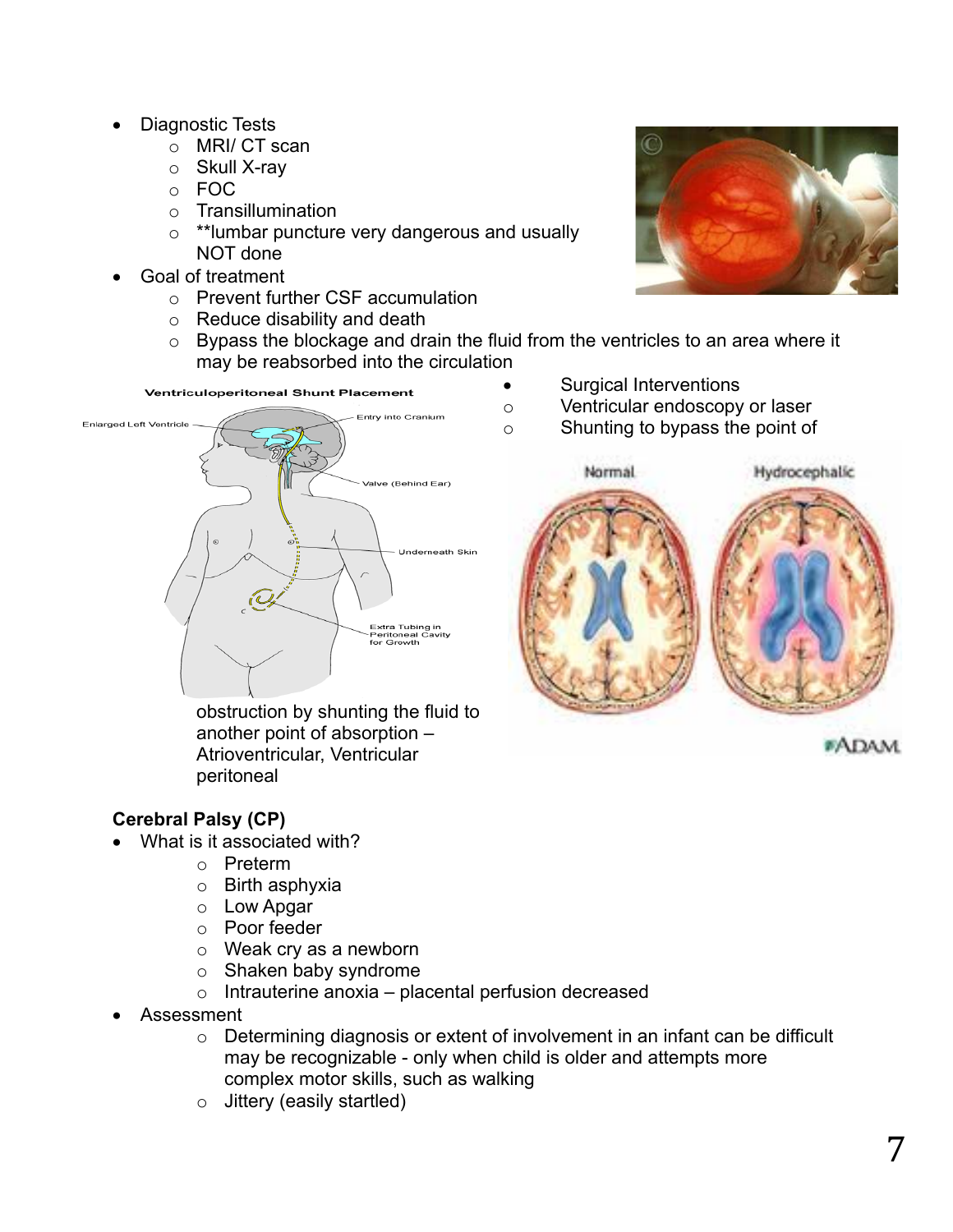- o Weak cry (difficult to comfort)
- o Experience difficulty with eating (muscle control of tongue and swallow reflex)
- o Uncoordinated or involuntary movements (twitching and spasticity)
- o Abnormal newborn reflexes prolonged
- Assessment
	- o Alterations in muscle tone
		- Abnormal resistance
		- Keeps legs extended or crossed
		- Rigid and unbending
	- o Abnormal posture
		- Do not crawl on knees, scoot on back
		- § When try to walk, walk with toes first as in plantar flexion
		- Scissoring and extension (legs feet in plantar flexion)
		- Persistent fetal position (>5 months)
- Diagnostic Tests
	- o EEG, CT, or MRI
	- o Electrolyte levels and metabolic workup
	- o Neurologic examination
	- o Developmental assessment

# **Shaken Baby Syndrome**

• The subdural vessels are torn as the brain moves within the skull, as the brain moves over the skull floor bruising occurs, and the brain stem my become herniated with direct trauma

# **Seizures**

- What are they?
	- o Brief convulsive behavior caused by abnormal discharge of neurons.
	- $\circ$  The result of these discharges is involuntary contraction of muscles
	- o When numerous nerve cells fire abnormally at the same time, a seizure may result.
- Clinical Manifestations of General Seizure/ Tonic Clonic
	- $\circ$  Onset is abrupt. Usually less than 5 minutes duration
	- o Tonic Phase:
		- Usually lasts 10-20 second
		- Child loses consciousness
		- **Jaw clenches shut, abdomen and chest become rigid and may emit** a cry or grunt as air is forced through the taut diaphragm.
		- § Pale
		- Eyes roll upward or deviate to one side.
		- § Arms flexed; legs, head, neck extended
		- increased salivation and loss of swallowing reflex
- Clinical Manifestations of General Seizure/ Tonic Clonic
	- o Clonic Phase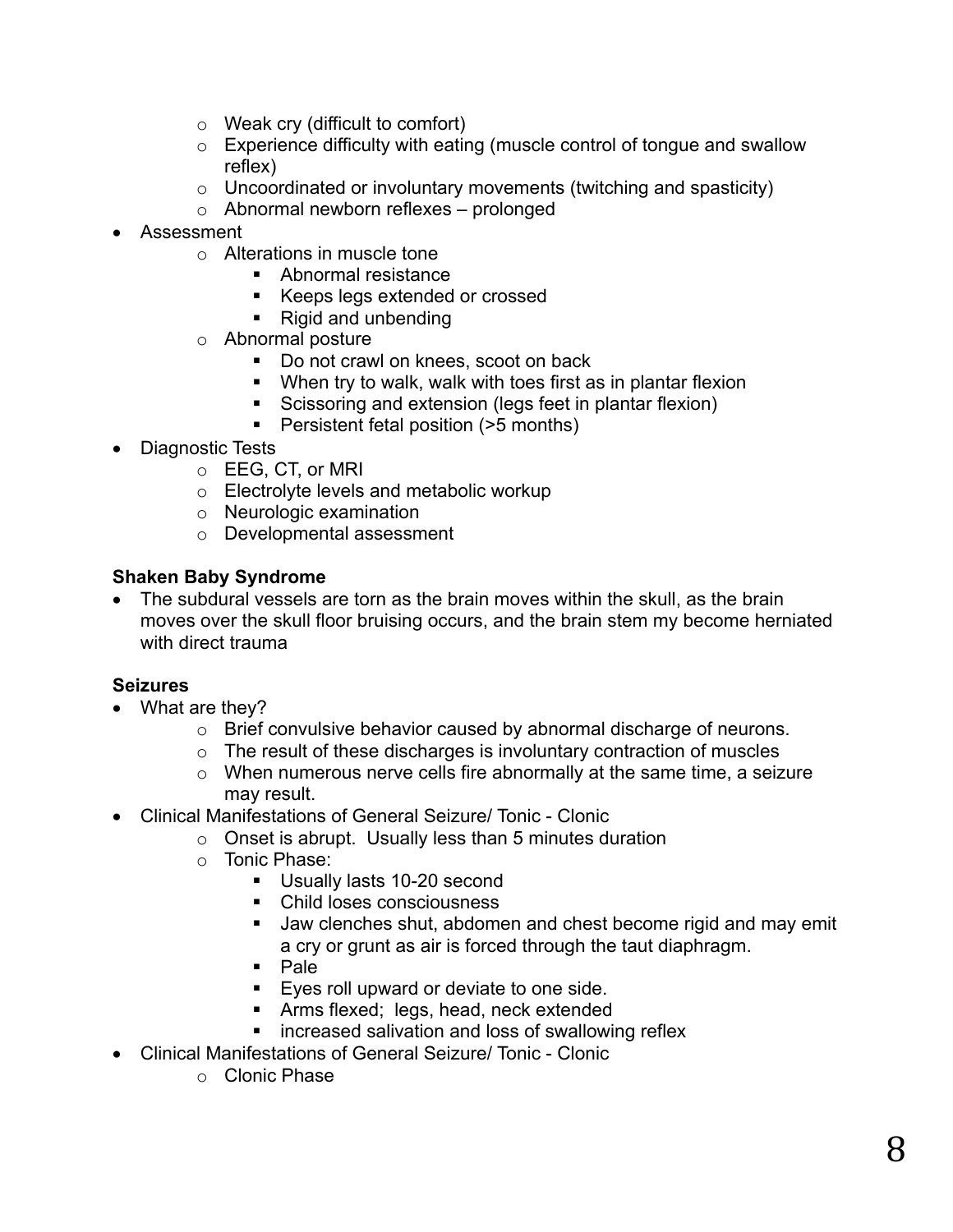- Violent jerky movements as the trunk and extremities undergo rhythmic contraction and relaxation
- Respirations are irregular and may have stridor
- **■** May foam at the mouth
- Incontinent of urine and feces
- o Afterwards
	- Drowsy and sleep afterwards
- Diagnostic Tests
	- o EEG
	- o CT, MRI
	- o Lumbar puncture
	- o CBC
	- o Metabolic screen for glucose, phosphorus and lead levels
- Seizure Medications
	- o Phenobarbital
	- $\circ$  Carbamazephine (Tegretol)
	- $\circ$  Phenytoin (Dilantin)
	- $\circ$  Diazepam (Valium) used mainly for status epilepticus

# **Meningitis - Bacterial Meningitis**

- Potentially Fatal
	- o Caused by: Streptococcus, Neisseria meningitides, E coli
- What is it?
	- o Bacteria enters blood stream, CS fluid, and brain causing an inflammatory response. Body sends WBC and they accumulate over surface of brain causing purulent exudates.

# **Meningitis - Viral Meningitis**

- Same signs and symptoms, may be milder and self-limiting. Usually lasts a few days
- Assessment Infants
	- o Fever (not always present)
	- o Lethargy
	- o Alterations in sleep and feeding habits
	- o Fussy and irritable
	- o Nuchal rigidity (late sign)
	- o Bulging fontanel
	- o High pitched cry
- Assessment Childhood & Adolescence
	- o Hyperthermia
	- o S&S of IICP
	- o Nausea and vomiting